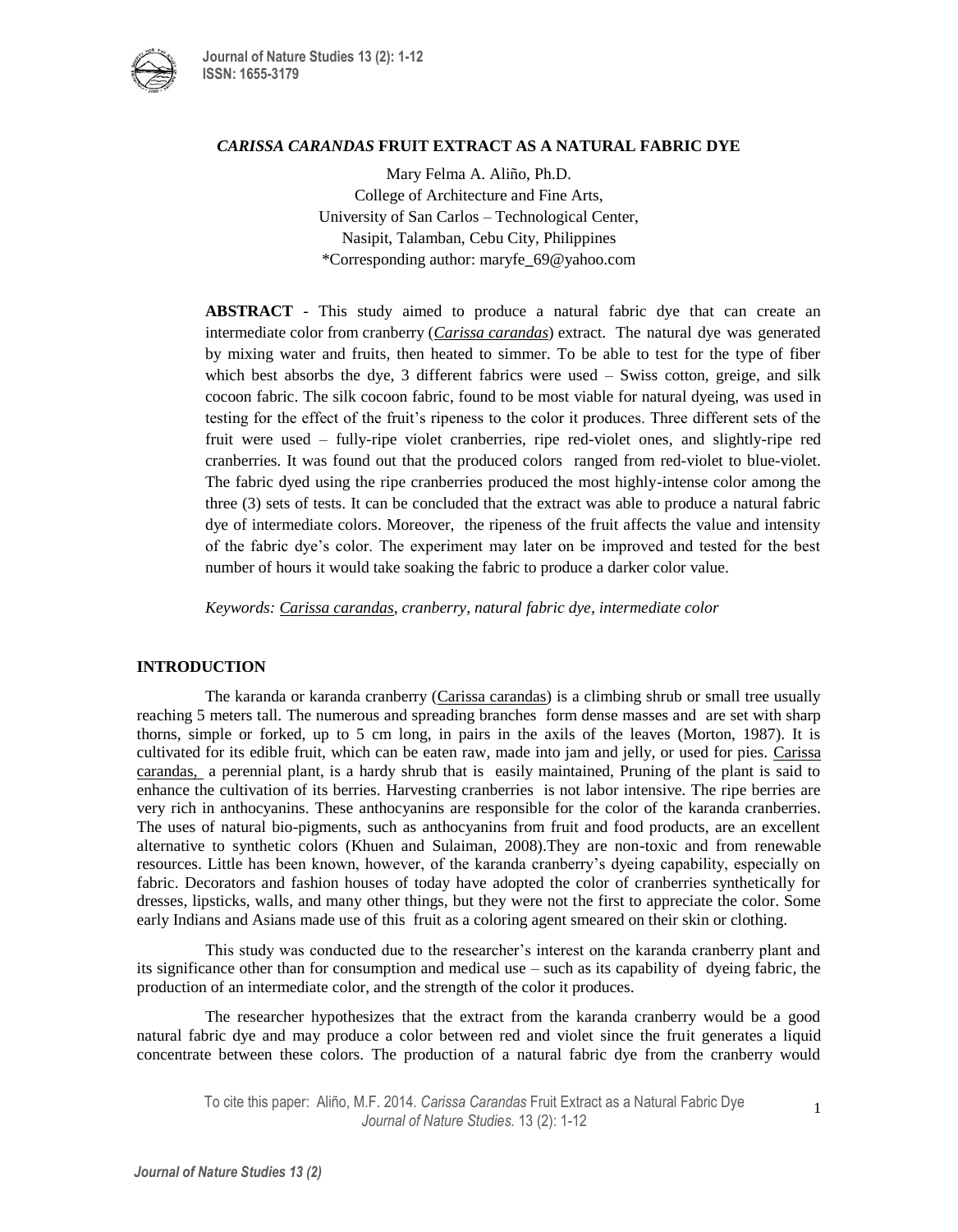greatly help in providing sustainable livelihoods for the agriculturists and make textile industries more competitive by reducing production costs and eliminating the huge expenses of chemical imports.

# **REVIEW OF RELATED LITERATURE**

#### Karanda Cranberry

The karanda cranberry (Carissa carandas), popularly known as karanda or as the Indian cranberry, is a woody, climbing shrub or small tree with profuse branching and can grow up to a height of 5 meters. The branches have either simple or forked thorns. Its leaves are broadly ovate to oblong and measure between 3 to 7 centimeters long and 1.5 to 4 centimeters wide. Its fruit is broadly ovoid or ellipsoid, 1.5 to 2.5 centimeters long, and turns red-violet when ripe and almost black when over-ripe. There are 2-4 small, flat, brown seeds embedded in the sour pulp of the fruit.

The karanda cranberry is native and common throughout India, Malaysia, and Burma. It is cultivated mainly for its fruit and marketed in villages rather than in large produce stores. It is also often grown in several Asian countries such as Thailand, Cambodia, Vietnam, and in the Philippines. The plant requires full exposure to the sun and grows even on the poorest, driest, and rockiest soils. It is often most fruitful on deep, fertile, well-drained soil; but if the soil is too wet, there will be excessive vegetative growth and lower fruit production (Morton, 1987).

#### **Uses**

The berries of the karanda are utilized in jams, tarts, and puddings. They are also sun-dried in several countries to produce dried cranberries famous as a snack or as an additional ingredient in granola bars and cereals. Aside from being a food source, the karanda also has various medicinal uses. The ripe fruit is often used as a source of Vitamin C, with 9-11mg ascorbic acid for every 100mg of the fresh fruit. The leaves are valued as herbal medicine for diarrhea, intermittent fever, and many more. The paste of the pounded roots of the plant serves as fly repellent and is an ingredient in a remedy for itches.

The health benefits derived from the karanda cranberry have long been known and supported by scientific research. However, little is known of its dyeing capability and its ability to "stain" clothes. Indians and Asians of long ago used the berry for some time to color designs on their skin and on the skin of their animals as an early form of tanning. Scientists claim that the berry owes its ability to stain and color surfaces on its anthocyanins. Cranberries are rich in the anthocyanin pigments from the range of red, violet, or blue. They carry an anthocyanin content of roughly 60mg for every 100g fresh weight of the cranberries.

Fruits owe their ability to dye fabrics and threads to the pigment that they contain, such as the large amount of anthocyanins present in the karanda cranberries. Anthocyanins are a very large group of red-blue plant pigments. They occur in all higher plants, mostly in flowers and especially fruits but also in leaves, stems, and roots. In these parts they are found predominantly in outer cell layers. Their amounts are relatively large. The color of anthocyanins depends on the structure, but sometimes also on the acidity of the fruit. Many anthocyanins are red at acidic conditions and turn blue at less acid conditions.

The basic chromophore of anthocyanins is the 7-hydroxyflavylium ion. Naturally-occurring anthocyanins typically have hydroxyl substituents (that provide the thermal stability), are occasionally glycosylated, and the B-ring or the 2-phenyl ring has one or more hydroxyl or methoxy substituents, depending on its color.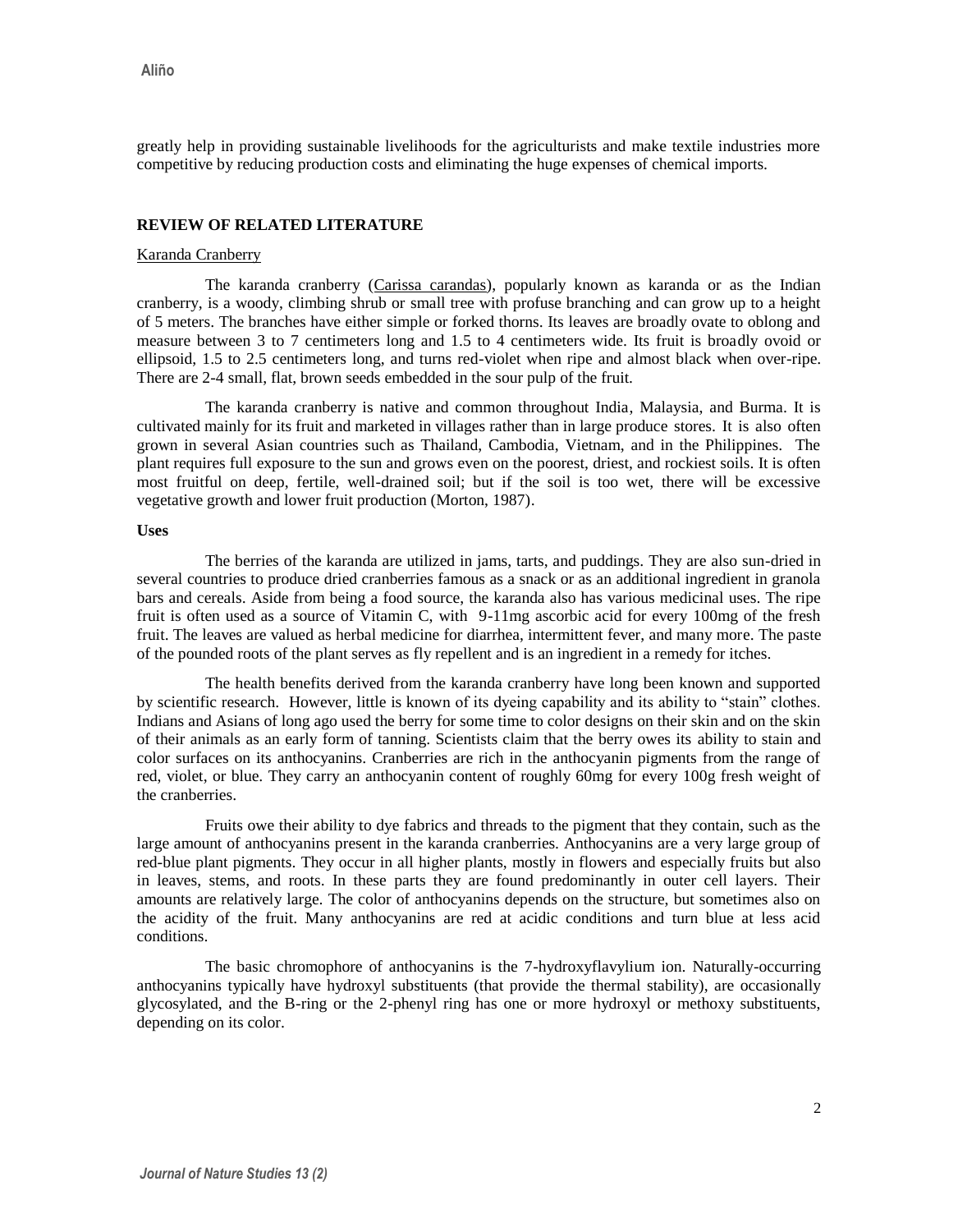### **Cultivation Practices**

The Karanda first fruited in the Philippines in 1915. P.J. Wester described it in 1918 as "one of the best small fruits introduced into the Philippines within recent years."

Propagation is usually by seed because cuttings have never rooted readily. Experimental work in India has shown that cuttings from mature plants may not root at all; 20 percent of hardwood cuttings from trimmed hedges have rooted in November but not when planted earlier. Cuttings from nursery stock gave best results: 10 percent rooted in late September; 20 percent in early October; 30 percent in late October; and 5percent in early November.

The plant grows slowly when young. Once well-established, it grows more vigorously and becomes difficult to control. If kept trimmed to encourage new shoots, it will bloom and fruit profusely. Thus, the quantity of berries produced annually will depend on frequent trimming of the karanda plant.

The karanda may bloom and fruit off and on throughout the year. To use unripe berries, the fruits are harvested from mid-May to mid-July. The main ripening season is August and September. The 5- pointed calyx remains attached to the plant when the fruit is picked, leaving a gummy aperture at the base (Morton, 1987).

As observed from a few plantation of the karanda in Cebu City, Philippines, the fruit ripens 4 weeks after the fruit has fully developed. It is considered the best time to harvest the fruit for dyeing purpose.

The plant may be cultivated commercially on an orchard, given sufficient area and spacing of one meter apart from the other. Preferably, the land should be a big open space with a good amount of sunlight. However, the amount of fruit yield annually is not certain because it is dependent on the fruit bearing capacity and the health and condition of the plant.

### **Dye**

A dye is a soluble color that is applied from a solution called the dye liquor. It penetrates and combines with the fabric, yarn, fiber, or thread being dyed. Dyeing can be defined as the process of applying a comparatively permanent color to a fiber, yarn, thread, or fabric, via immersion in a dye bath (Castle, 2007).

There maybe different methods of fabric dyeing, but the basic principles are common and similar. First, a quantity of dye is made by dissolving the dyestuff in a given quantity of water, usually determined by the amount of fabric. Then, the fabric to be dyed is wetted out. Wetting out helps the fibers to swell and causes the polymers to move apart slightly – providing enhanced consistency and a more even uptake of the dye. The fabric is then immersed in the dye liquor held inside a vessel called the dye bath. Traditionally, water is used since it is the cheapest carrier of the dye. The dye liquor undergoes a process referred to as migration. This is where the dye molecules are attracted and move towards the fabric. The dye oftentimes loses its color as the textile becomes dyed, and this process is known as exhaustion. Dye molecules then go through a process referred to as diffusion. This is the process where the dye molecules move into the amorphous regions of the textile and anchored by a procedure called fixation. Anchoring the dye is assisted by the natural forces and bonds that exist between the polymers of the fiber and the dye, including the use of fabric fixatives such as salt or vinegar.

The advantages and disadvantages of natural fabric dyes over the present-day synthetic dyes are many. They are less toxic than their synthetic counterparts and are obtained from renewable sources. Natural dyes also cause no disposal problems for they are biodegradable and are harmonized with nature. The production of natural fabric dyes may help in providing sustainable livelihoods for the agriculturists and make textile industries more competitive by eliminating the huge expenses of chemical imports.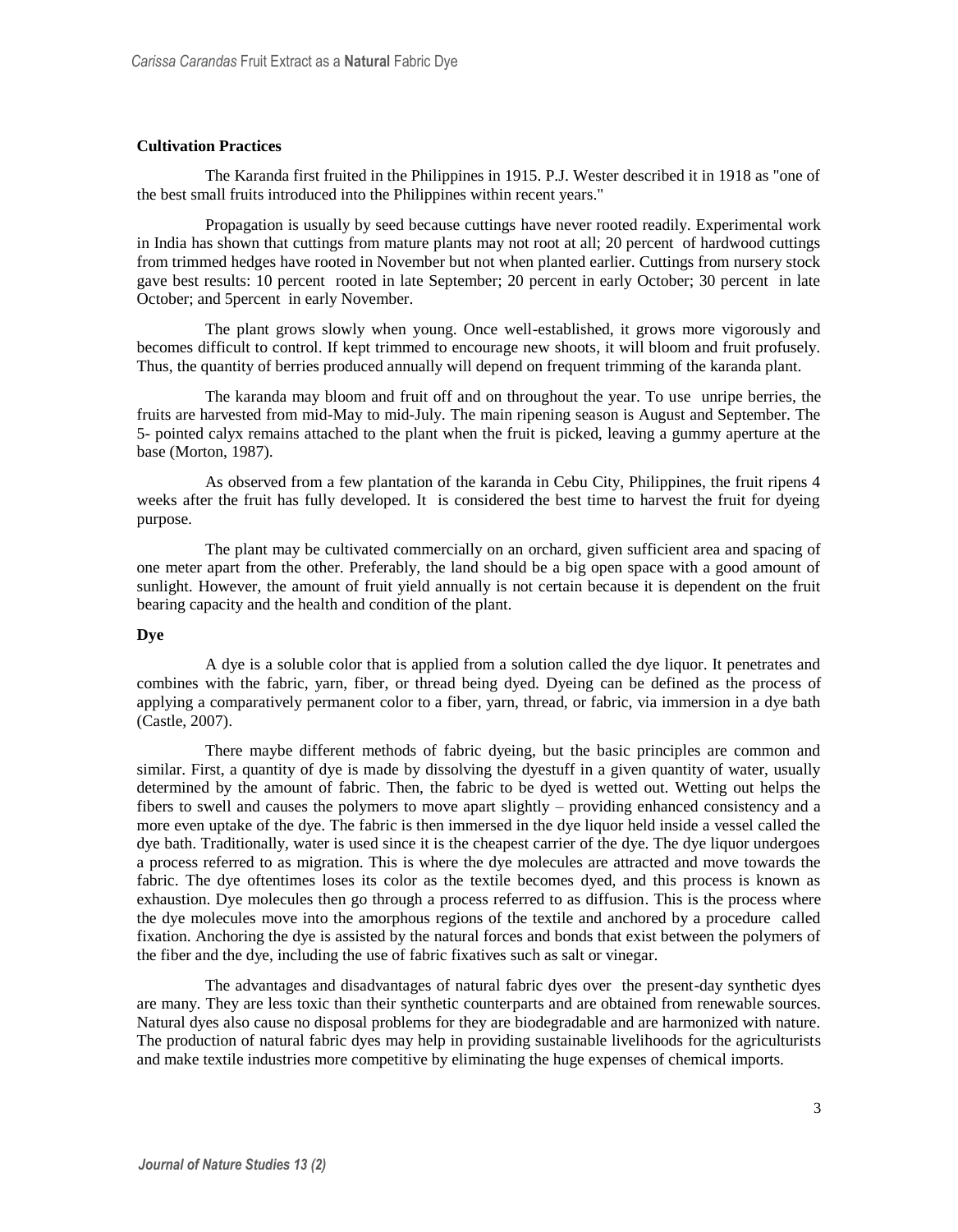Natural dyes were used many years ago until the synthetic dyes were discovered in the mid-19th century. They are obtained from various plant, animal, or mineral sources. Plants and lichens yield yellows, oranges, pinks, greens, browns, and black. Yellows may be obtained from saffron (Crocus sativus) and turmeric (Curcuma longa or Curcuma tinctoria). Orange dyes may be produced from dandelion (Sambucus ebulus), and the skin of onions (Allium cepa). Pinks and purples come from berries of the blackberry (Rubus fruticosa) and the strawberry (Fragaria ananassa). Browns and blacks can be obtained by various coffee beans and tea (Wells, 1997).

The colors obtained with vegetable and fruit dyes are often rich, but they can also produce softer shades than those of synthetic dyestuffs. They are not as wash-fast as the synthetic ones, but with the careful use of fixatives, these characteristics can be improved. Salt is sometimes used for regular fruit dyes but vinegar is recommended for acidic fruit dyes.

#### **Fabric**

Fabrics are basic necessities of people. They are used in various ways, in different kinds and purposes. Their primary function is to enhance people's interaction with the natural surroundings and the social milieu. They are signifiers of meaning – often providing insights into people's interactions with their environment and other cultures (Respicio, 2003). In their totality, fabrics define the cultural identity of the people as a community and as a nation.

Fabrics are differentiated by its fiber type. Oftentimes, all or part of their name is derived from the fiber of which they are made of. Some common fabric fibers used in the Philippines are: cotton, used in casual clothing; cotton/polyester, as with greige fabric, is utilized for eco bags (reusable shopping bags), aprons, apparel, and the like; silk cocoon, used in formal Philippine wear such as barongs and Filipiniana dresses.

Cotton fibers are flattened, twisted tubes, the walls of which are composed of cellulose fibrils built up in a number of concentric layers. What distinguishes cotton from all other fibers is its spiral structure, which gives it elasticity and greater suitability for spinning. No other natural fiber has this quality and it has never been imitated by synthetic fibers.

Greige fabric is available in cotton-polyester and 100 percent polyester fiber. Synthetic fibers are best blended with natural fibers such as polyester mixed with cotton to produce a fabric with a natural handle and less crease (Sorger and Udale, 2006). The fabric is a light to medium, loom state, woven fabric without any additional finishing. Greige fabric is extremely versatile and has various uses. It is not processed in any additional finishing operations but the fabric may be customized with designs when required.

Another type of fiber is the silk, such as that found in the silk cocoon fabric. Silk is lower in density than cotton, wool, and rayon fibers, and is highly moisture-absorbent, retaining 30 per cent of its weight in water without feeling damp to the touch. It is more heat-resistant than fabrics likewool, for example, and has good dyeing properties. The silk cocoon fabric is a fabric made from protein fibers that are claimed to be good in absorbing natural dye colors.

### **Color**

Color is the visual response to the wavelengths of sunlight recognized as red, blue, green, and so on; having the physical properties of hue, intensity, and value (Bone et al., 2002). Hue designates the name of a color and indicates its placement in the color wheel. Intensity refers to the saturation, strength, or purity of a hue. In this regard, any vibrant color is considered to be of high intensity while any dull color is considered to be of low intensity. Value is the relative lightness or darkness of a color. On a gray scale, the lightest value is white, and the darkest is black. The terms tint, tone, and shade are also used in this context when dealing with paint. A tint refers to white being added to the color. It is called tone when gray is added to the color, and shade when black is added instead (Aspelund, 2010).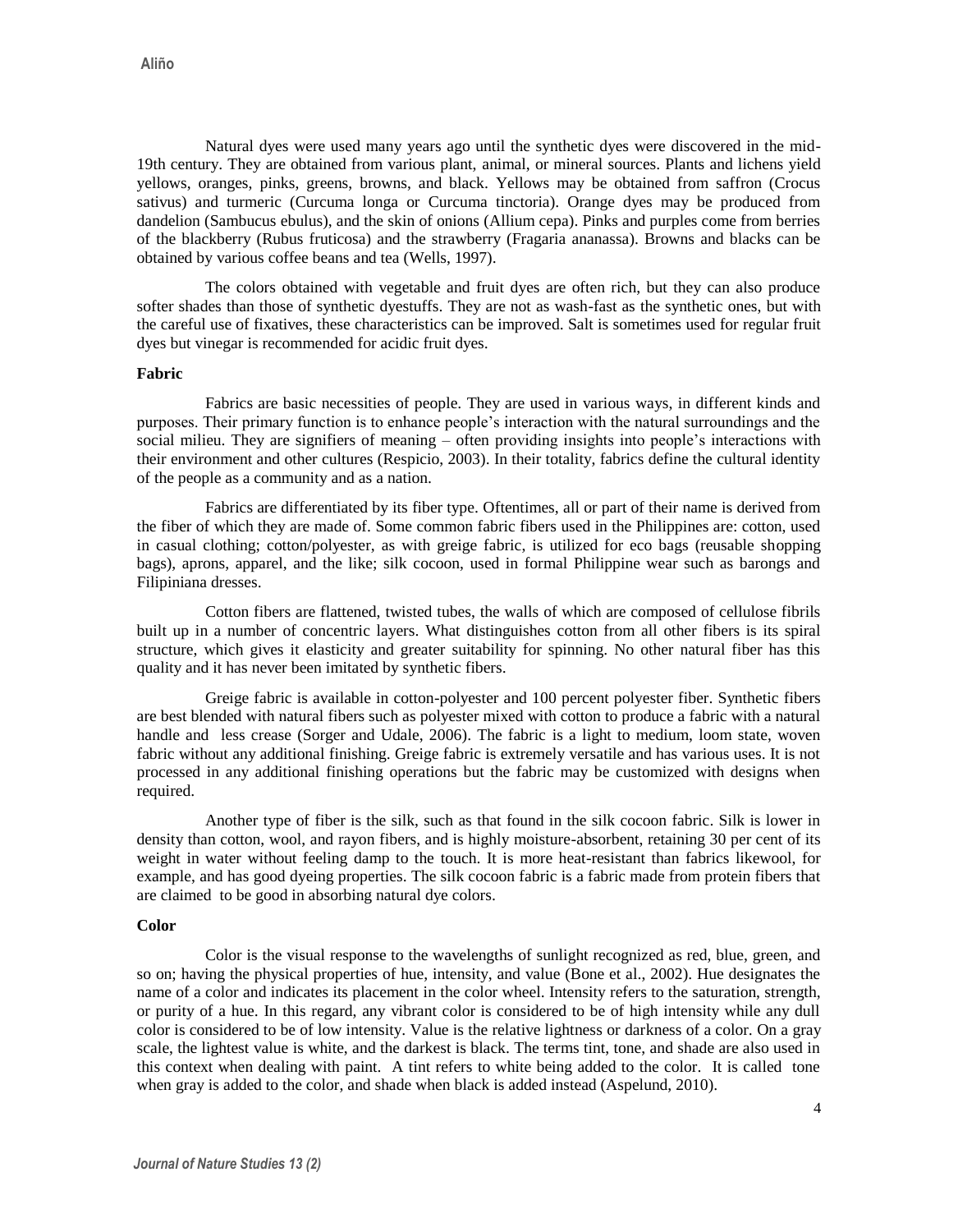Color is an element of design, instantly appreciated by adults and most of all by children. A child, for instance, turns his attention to bright colored toys or objects in fascination as these come in different hues. A window display of brightly colored shirts for summer makes passersby turn his head twice to look at the display. Coloris universally appreciated not only for the variety it showcases but also for its contribution to beauty.

Color is also considered an expressive element because it conveys an immediate emotional reaction. Research has shown that light, bright colors make an individual feel joyful and uplifted; warm colors are generally stimulating; cool colors are calming; while cool, dark, or somber colors are generally depressing (Bone et al., 2002).

Based on the theories of Louis Prang in 1876, a color system was developed. The said system led to the development of the Prang Color Wheel composed of 12 hues The colour wheel is grouped into primary, secondary, and intermediate colors. Red, yellow, and blue are primary colors, so called because they can not be produced by mixing other hues. The secondary colors are violet, orange and green, which are formed when two primary hues are mixed together. Intermediate color is the result of mixing a primary and secondary color. The intermediate colors are blue-violet, red-violet, blue-green, yellowgreen, red-orange, and yellow-orange (Bone et al., 2002).

# **MATERIALS AND METHODS**

This study used the qualitative style of research.

The materials used in the experiment are the following:

a. Karanda Cranberries, are the raw materials, were harvested at the researcher's garden where the plant grows.



Figure 1. Karanda cranberries

- b. Cooking pot was used in boiling the berries to generate the fruit extract which was used in dyeing.
- c. Stove was used to heat the cooking pot bearing the fruit and water mixture.
- d. Commercial Cane Vinegar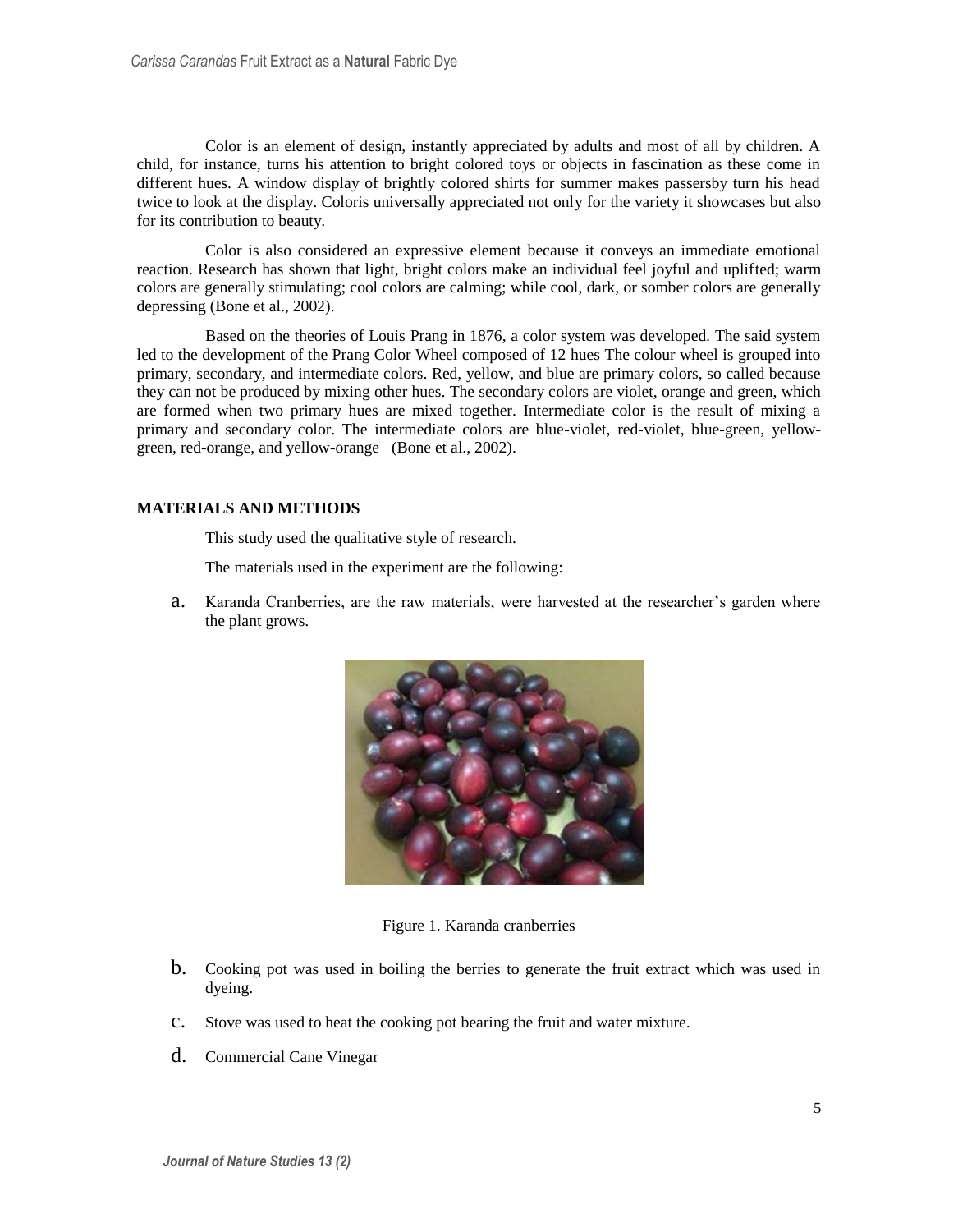- e. Basins were used for:soaking the fabrics in vinegar; and in holding the fruit extract when the fabrics were dyed.
- f. Fabrics Three kinds of fabric were used in the experiment. Each kind of fabric was made of different types of fiber. The greige fabric that was used was made of a combination of cotton and polyester fibers; the Swiss cotton fabric was made of cotton; and the silk cocoon fabric was made of silk.



Figure 2. Greige, Swiss cotton, and silk cocoon fabric

- g. Strainer was used in separating the liquid extract from the karanda cranberry fruits.
- h. Clothing Iron was used to flatten the fabrics and iron out any wrinkles they had. This allowed for a better comparison of the fabrics afterwards.

#### **General Procedure:**

#### **Extraction**

The first process in producing the natural fabric dye is extraction. For three square feet of fabric, 4 cups of the cranberry fruit were used. The cranberries were chopped in half and put inside the cooking pot. For every 2 cups of fruit, 5 cups of water was added (fruit-water ration of 2.5). This means that for the 4 cups of fruit in the cooking pot, 10 cups of water were added to it.

The mixture was heated to boiling. Once the water started to boil, it was left to simmer for 20 minutes – just enough for the fruit to soften. This allowed the fruit to release its pigment into the water where it is immersed. After simmering, the stove was turned off. The mixture was left to cool for 6 hours in the cooking pot.

As soon as the mixture cooled, it was strained to separate the liquid extract from the cranberries. The extract was placed in a clean basin.

## **Applying the Fixative**

Natural dyes, such as those from berries, require a fixative to fix the dye color on to the fibers of the cloth. There are two common fixatives that are found in the household: acetic acid and sodium chloride. Acetic acid is found in vinegar and sodium chloride is in the form of salt. Acetic acid, commonly used in vegetable dyes and acidic fruit dyes, contributes in lowering the pH of the dye bath and helps to extract more dyestuff, enhancing the final color of the dye (Wells, 1997). It works by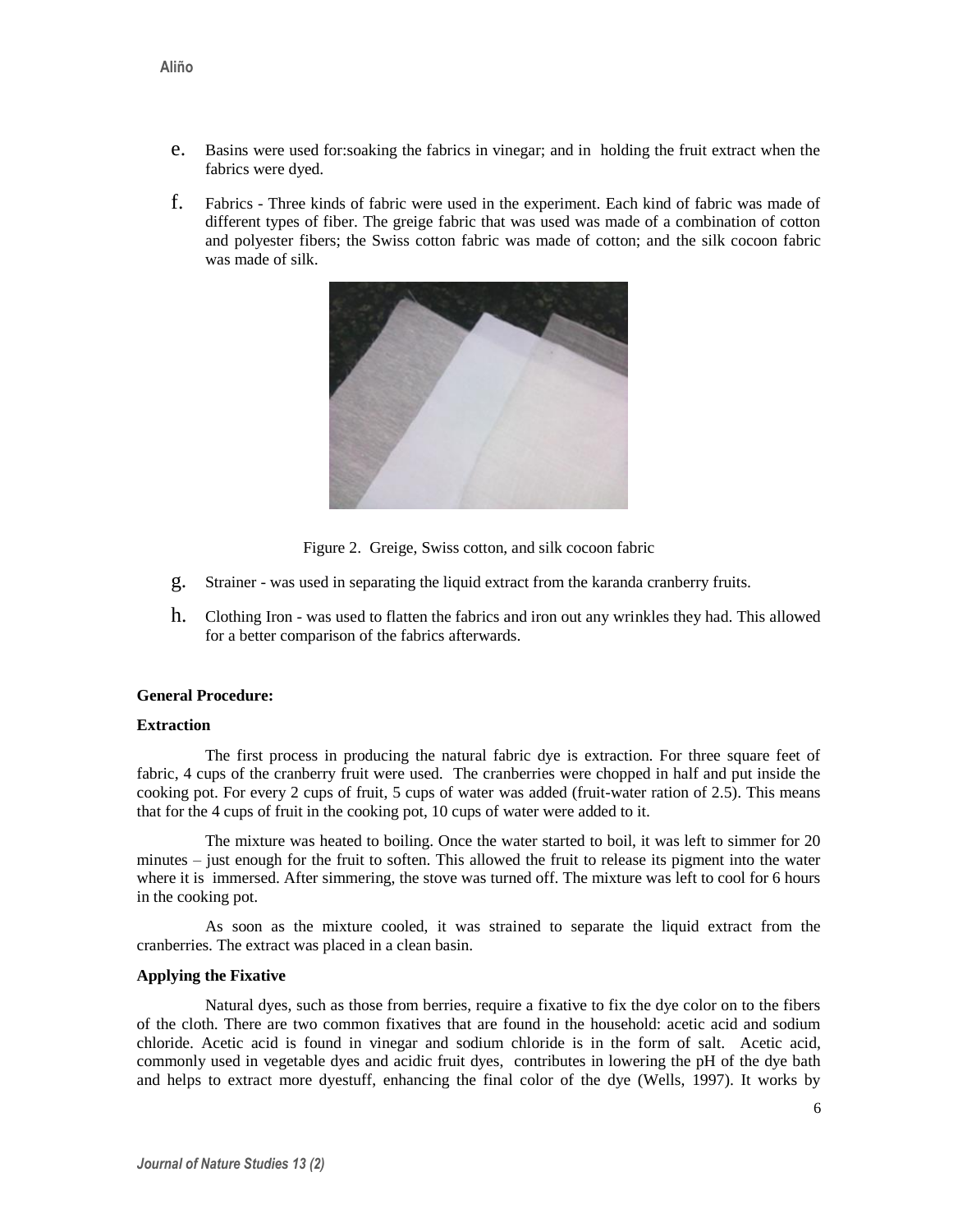soaking the fabric in vinegar for a period of time. Salt, on the other hand, is usually used as a fixative for fruit dyes. It works by immersing the fabric in a boiling solution of salt and water. Any of the two fixatives may be used in the cranberry extract dye since the extract comes from a fruit and is acidic. Boiling, however, would damage a fabric made of protein fiber such as the silk cocoon fabric. For this reason, the vinegar was used as a fixative in the dyeing process.

The cloth was soaked in vinegar in a ratio of 1:1. For every square foot of cloth, 1 cup of vinegar was added. For the 3 square feet of cloth  $-1$  square foot each for greige, Swiss cotton, and silk cocoon fabric – 3 cups of vinegar were used. The fabrics were soaked in vinegar for an hour. After soaking, they were washed in cold water.

## **Fixing the Dye**

The wet fabrics, washed with cold water, were soaked in the cranberry extract. The wetness of the fabric allows for an even distribution of the dye to the cloth. They were soaked for 8 hours.

Then, the fabrics were lifted from the extract and washed with cold water. They were hung outside to dry in the shade. Once the fabrics were dry, they were ironed to remove any wrinkles on the cloth and for easy comparison with the others.

Three different kinds of fabrics were dyed to compare which fiber best absorbed the dye. The fabrics were dyed together for 3 trials. The fabric found to have absorbed best the natural dye from the cranberry extract was used in testing for the relationship between the fruit's ripeness to the color it produces. The first set of cranberries used in dyeing was a group of very ripe ones that were dark violet and almost black in color. The second set of cranberries used in dyeing was a group of berries that were just ripe enough and were partly violet and partly red-violet in color. The third set of cranberries was a group of just slightly ripe ones that was red in color. Each set of cranberries were used in dyeing the same kind of fabric of 3 trials each.

The result of the three degrees of fruit ripeness were observed and analyzed comparatively as to the intensity of color on the fabric.

#### **RESULTS AND DISCUSSION**

The karanda cranberry extract was able to stain and dye the 3 different kinds of fabric – Swiss cotton, greige, and silk cocoon. The fabrics were left with colors ranging from red-violet to blue-violet and violet. These colors were similar to that of *Vaccinium macrocarpon* and other related species, such as those utilized in a study by Sengupta and Singh regarding "Natural, *Green* Dyes for the Textile Industry." The value and intensity of the color dyed on to the fabrics using the karanda cranberry were significantly different from each other, by comparing results on the test for the relationship of the ripeness of the fruit. The silk cocoon fabric was dyed with the most intense and vibrant color of the three. The results suggest that the fruit extract works well with the silk cocoon fabric, since it has porous protein fibers with more surface area. This may have contributed to its capability in absorbing the natural dye. Protein fibers are strong, resilient, and very absorbent (Brackmann, 2013).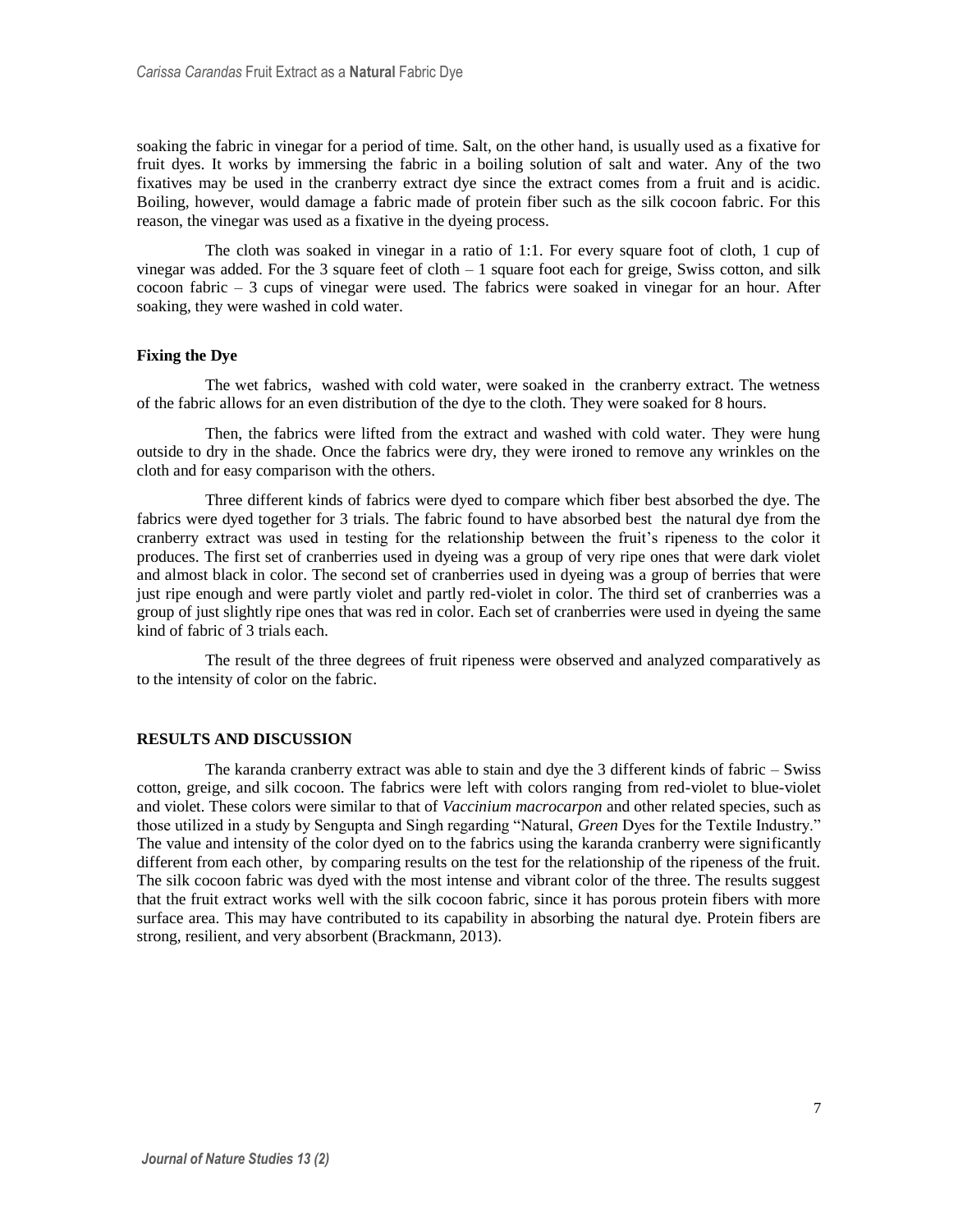

Figure 3. 1st test with the different kinds of fabric



Figure 4. 2nd test with the different kinds of fabric



Figure 5. 3rd test with the different kinds of fabric

In the test for relationship between the ripeness of the fruit and the color it produces, it was found that the ripe and red-violet berries produced the most striking shade of red-violet on the dyed fabric. The slightly-ripe red berries and the over-ripe violet ones both produced a blue-violet shade. These colors were similar to that of *Vaccinium macrocarpon* and other related species.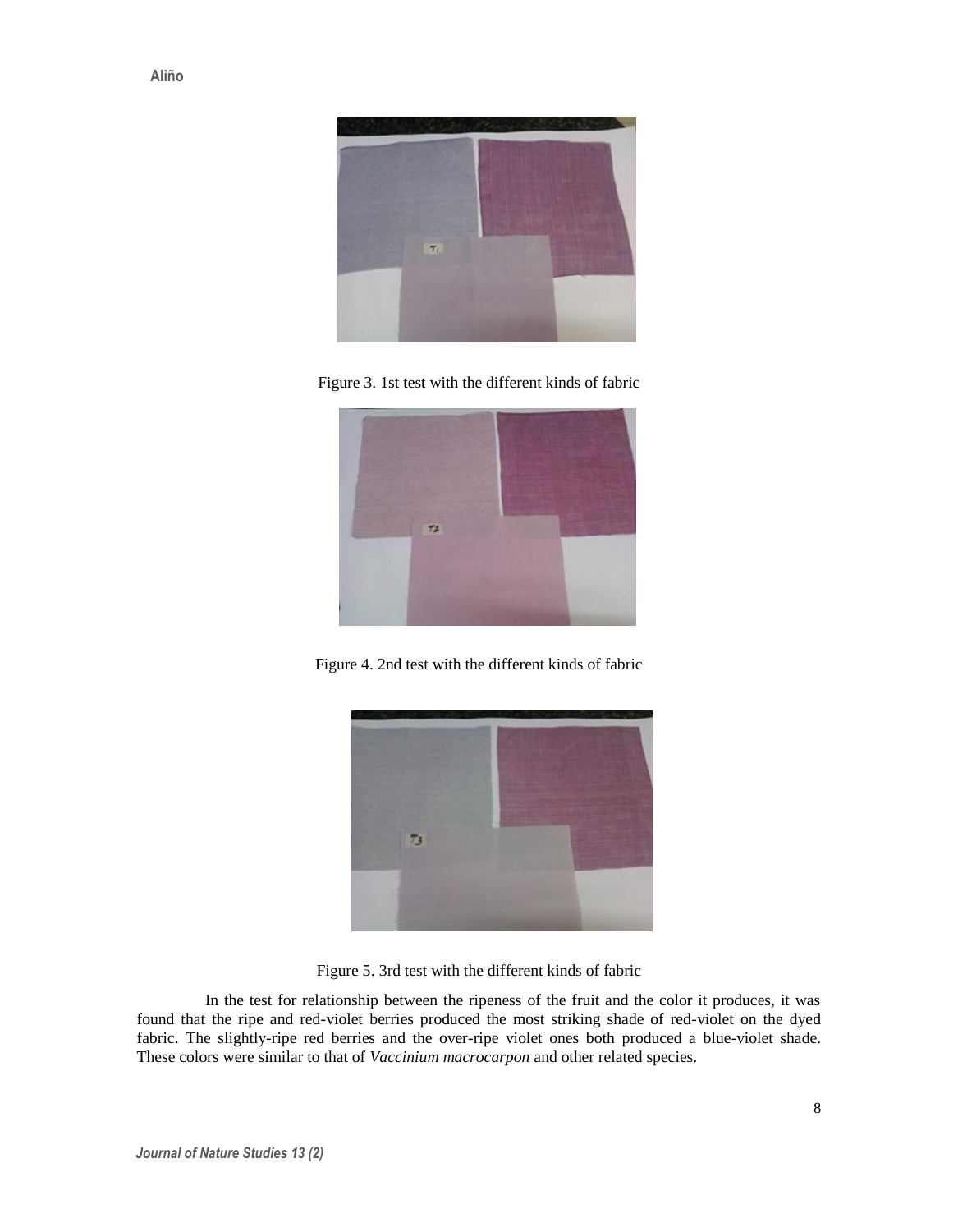

Figure 6. Results from the test for the fruit's ripeness in relation to the color it produces

Anthocyanins play a role in the colors of ripening fruit. The color of anthocyanin pigments range from red, purple, or blue, depending on their pH. As the pH changes from low to high, the pigment color also changes from red to purple to blue, respectively. The effects of pH stress, however, sometimes vary by the type of fruit and the structure of anthocyanins present. The *Carissa carandas* contains 3 anthocyanins or bio-pigments, namely pelargonidin-3-O-glucoside, cyanidin-3-O-rhamnoside, and cyanidin-3-O-glucoside. The vibrant red-violet color produced in the experiment may have been a result of the high level of these pigments present when the karanda cranberries were ripe enough. In a study conducted by Khuen and Sulaiman in the School of Biological Sciences of Universiti Sains Malaysia, the highest percentages of pelargonidin-3-O-glucoside were detected at the ripening stage. The content of cyanidin-3-O-glucoside and cyanidin-3-O-rhamnoside increased during the ripening and development. However, the content was reduced in the over ripening of the fruit.

After three washes of the dyed fabrics, they turned into a lighter shade of the original hue. This suggests that the natural dye is not that colorfast, but still was able to retain a good amount of color on the dyed fabric. Natural dyes employed with acid, according to Koester and Simpson, have varying moderate to good colorfastness after washing (Koester & Simpson, 1995).



Figure 7: The dyed silk cocoon fabric after one wash, two washes, and three washes, respectively, showing a gradual change to a lighter shade and lesser intensity compared to the original color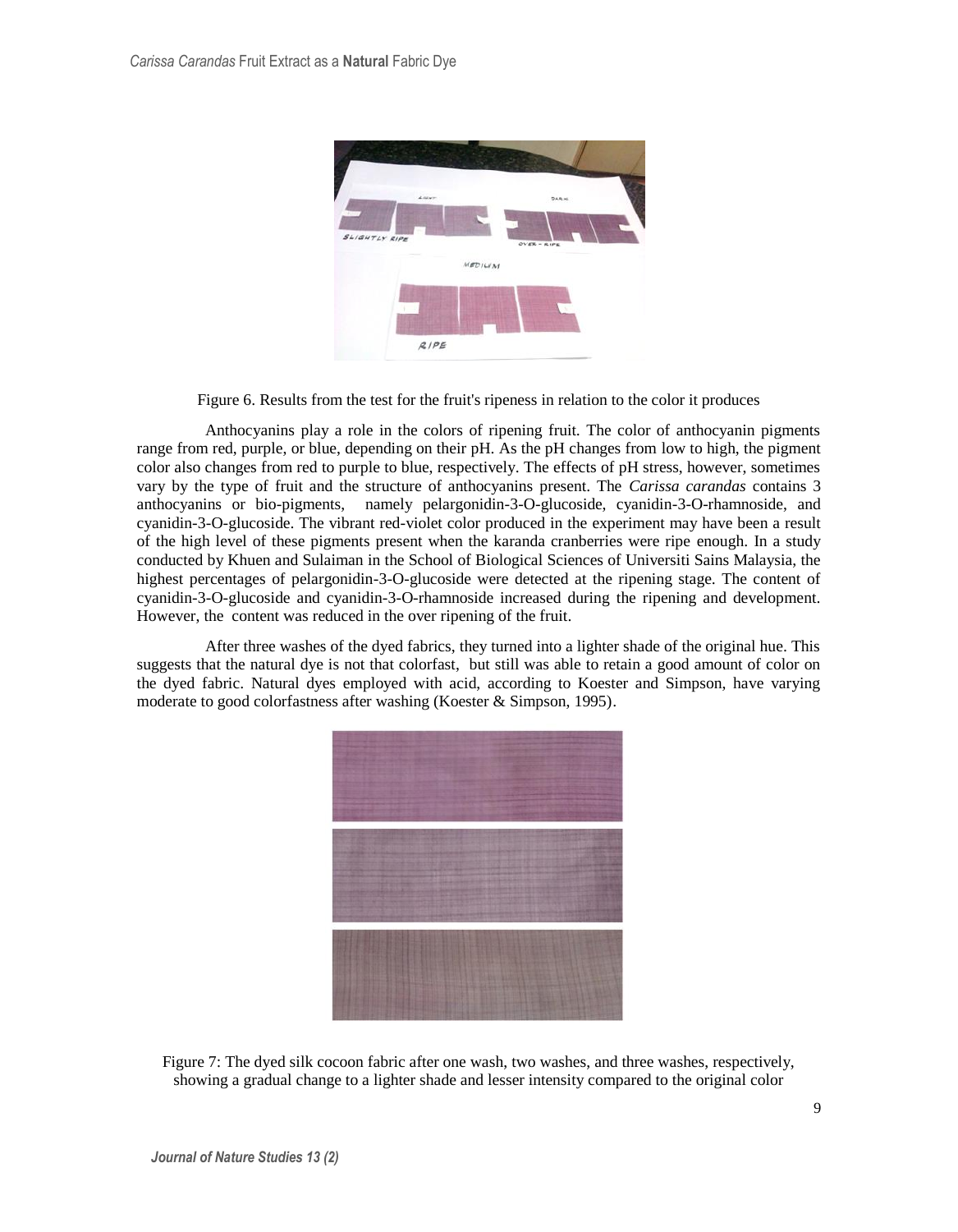### **SUMMARY**

The primary objective of this study was to analyze the potential of the karanda cranberry extract as a natural fabric dye. Specifically, it aimed to determine the type of fiber which best absorbed the dye; test the relationship between the fruit's ripeness to the kind of color it produced on the fabric; assess the differences in value and intensity of the color it produced; as well as examine and analyze the colorfastness of the natural dye.

This study on the production of a natural fabric dye from the cranberry extract was conducted from 15 February to 1 April 2014 at the researcher's home in Cabancalan, Mandaue City, Cebu, Philippines.

The research materials included: Karanda cranberries, cooking pot, stove, commercial cane vinegar, 2 separate basins (for the cranberry extract and tthe vinegar fixative), 3 types of fabric (Silk cocoon, Greige, and Swiss cotton), strainer, and clothing iron.

The general procedure in producing the natural fabric dye includes extraction, application of the fixative, and fixing the dye.

It was found that the silk cocoon fabric absorbs the natural fabric dye well, owing to the properties of its protein fibers. The same fabric produced the most vibrant red-violet color with the ripe cranberries.

### **CONCLUSION**

The natural fabric dye was able to color several kinds of fabric with the silk cocoon displaying the best in absorbing the dye. The same fabric produced the most vibrant color using the redviole ripe cranberries. However, the natural dye proved to be less colorfast than that of the synthetic dye, providing a lighter shade and lesser intensity compared to the original color after three washes. The dye had been able to produce several colors, mainly red-violet and blue-violet. It can be concluded, therefore, that the karanda cranberry extract can produce a natural fabric dye and create intermediate colors on a fabric. Commercialization is indeed possible since cranberry can be grown in plantations.

#### **RECOMMENDATIONS**

Should other researchers wish to improve and develop this project, consider these points: the study was simply limited to a specified number of minutes in simmering, based on common procedure on other dye production from berries; the number of minutes in simmering may be tested to its relation on the color it produces on the fabric; the number of hours it takes in soaking the fabric on to the dye solution may also be varied and tested to see its effect on the fabric's absorption of the natural dye. Testing on the natural fabric dye with the use of varied fixatives or mordants may also be performed. The researcher further recommends varying the number of times the fabric is washed to further compare the colorfastness of the dye produced.

## **ACKNOWLEDGEMENT**

The conduct of the study was made possible with the assistance of my daughter, Meghan Marie A. Alino; the guidance of my research consultant, Vera Joanne Alino-Haber, Ph.D.(NUS); Mr. Val Salares as faculty researcher (Department of Biology, University of San Carlos) who identified and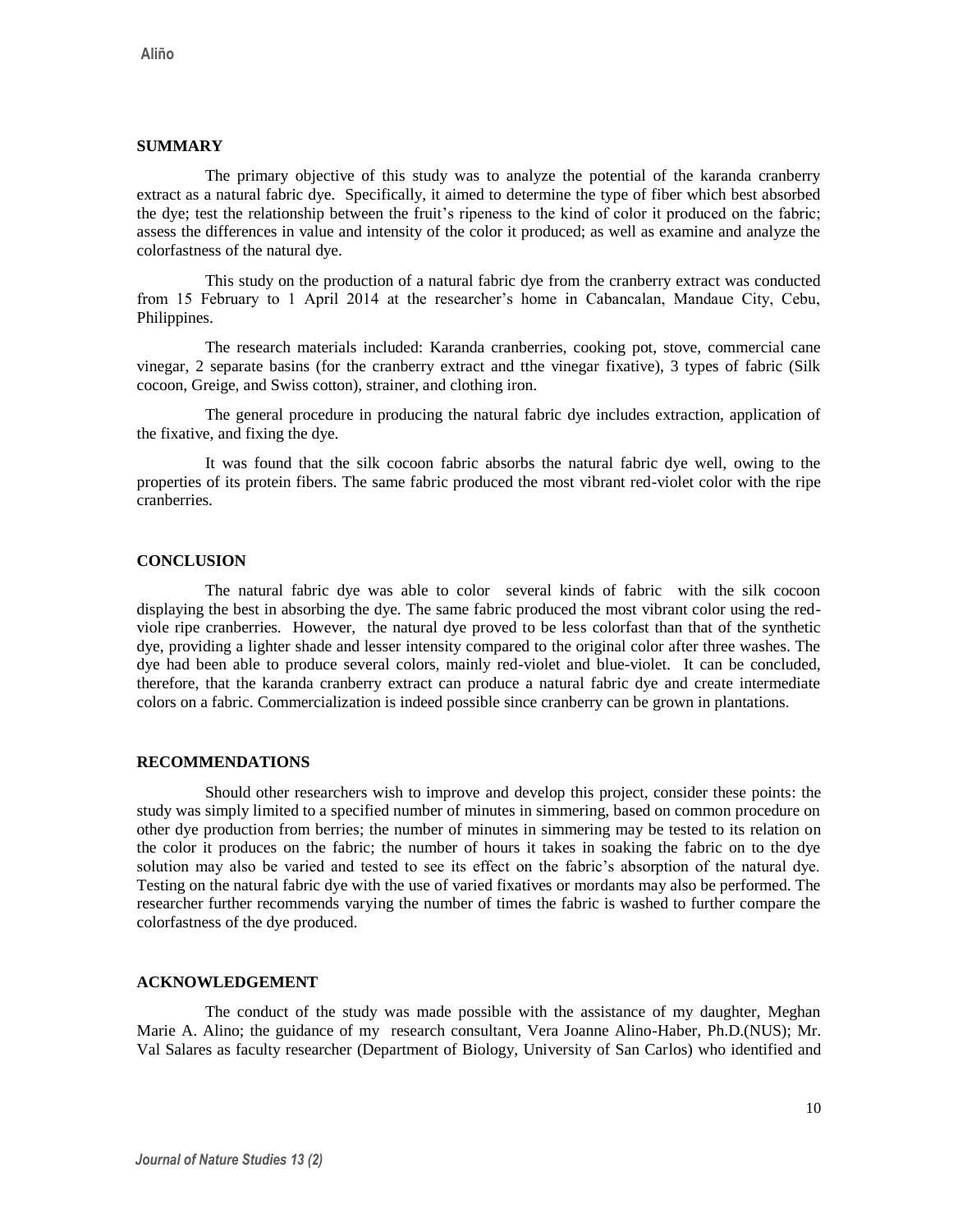made a certification of the plant sample; and the University of San Carlos for subsidizing the research presentation held in Benguet State University.

# **STATEMENT OF AUTHORSHIP**

The author conducted the literature review, identified the materials, documented and performed the experiment, examined and analyzed the results, as well as formulated the conclusion and recommendations. Most importantly, the author prepared the draft and finalized the writing of the research paper.

# **REFERENCES**

- Aspelund, K. (2010). Elements and Principles of Design. *The Design Process, 2nd Edition.* New York: Fairchild Books, Conde Nast Publications.
- Beazley, M. (2002). Silk, Cotton.*Fabric.* London: Octopus Publishing Group.
- Bone, R. O., Cayton, D. L., Ocvirk, O. G., Stinson, R. E., & Wigg, P. R. (2002). Color. *Art Fundamentals: Theory and Practice, 9th Edition*. New York: McGraw-Hill Companies, Inc.
- Brackmann, H. (2013). The Surface Designer's Handbook. *Protein Fibers and Fabric.* Cincinnati: Betterway Books.
- Brit, B. (2008). Synthetic Dyes: A Look at Environmental and Human Risks. *Green Cotton*. Retrieved on March 15, 2014 from: [http://greencotton.wordpress.com/2008/06/18/synthetic-dyes-a-look-at](http://greencotton.wordpress.com/2008/06/18/synthetic-dyes-a-look-at-the-good-the-bad-and-the-ugly/)[the-good-the-bad-and-the-ugly/.](http://greencotton.wordpress.com/2008/06/18/synthetic-dyes-a-look-at-the-good-the-bad-and-the-ugly/)
- Burch, P. (2012). Dyeing. Using Vinegar or Acetic Acid for Dyeing. *All About Hand Dyeing*. Retrieved on February 10, 2014 from. http://www.pburch.net/dyeing/FAQ/vinegar\_for\_dyeing.shtml
- Castle, C. & Peters, L. (2007). Fabric Decoration: The Principles of Dyeing. *Textiles and Design: Preliminary and HSC.* Melbourne: Cengage Learning Australia.
- De Mesa, K. (2003). On Dyeing. *Baro: Philippine Fabric and Fashion*. Manila: Cabinet Spouses Foundation, Senate Spouses Foundation, Congressional Spouses Foundation, Inc., and Metro Manila Mayors' Spouses Foundation.
- Dyes.(2010). Types of Dyes. *Alliance Organics Dyes*. Retrieved on February 20, 2014 from [http://www.](http://www/) [dyespigments.net/types-of-dyes.html.](http://dyespigments.net/types-of-dyes.html)
- Farrant, P. A. (1999). Anthocyanins. *Color in Nature: A Visual and Scientific Exploration*. London: Blandford Press.
- Greige. (2008). Woven Greige. *American Fiber and Finishing*. Retrieved on February 5, 2014 from [http://webcache.googleusercontent.com/search?q=cache:http://www.affinc.com/Woven\\_Greig](http://webcache.googleusercontent.com/search?q=cache:http://www.affinc.com/Woven_Greige.html) [e.html.](http://webcache.googleusercontent.com/search?q=cache:http://www.affinc.com/Woven_Greige.html)
- Heuer, C. (2013). Two-Dimensional Design. *University of Wisconsin Green Bay Art Program Online.*  Retrieved on April 2, 2014 from [http://www.uwgb.edu/heuerc/2d/colorsystm.html.](http://www.uwgb.edu/heuerc/2d/colorsystm.html)
- Holtzschue, L. (2006). The Vocabulary of Color: Hue. *Understanding Color: An Introduction for Designers*. New Jersey: John Wiley & Sons, Inc.